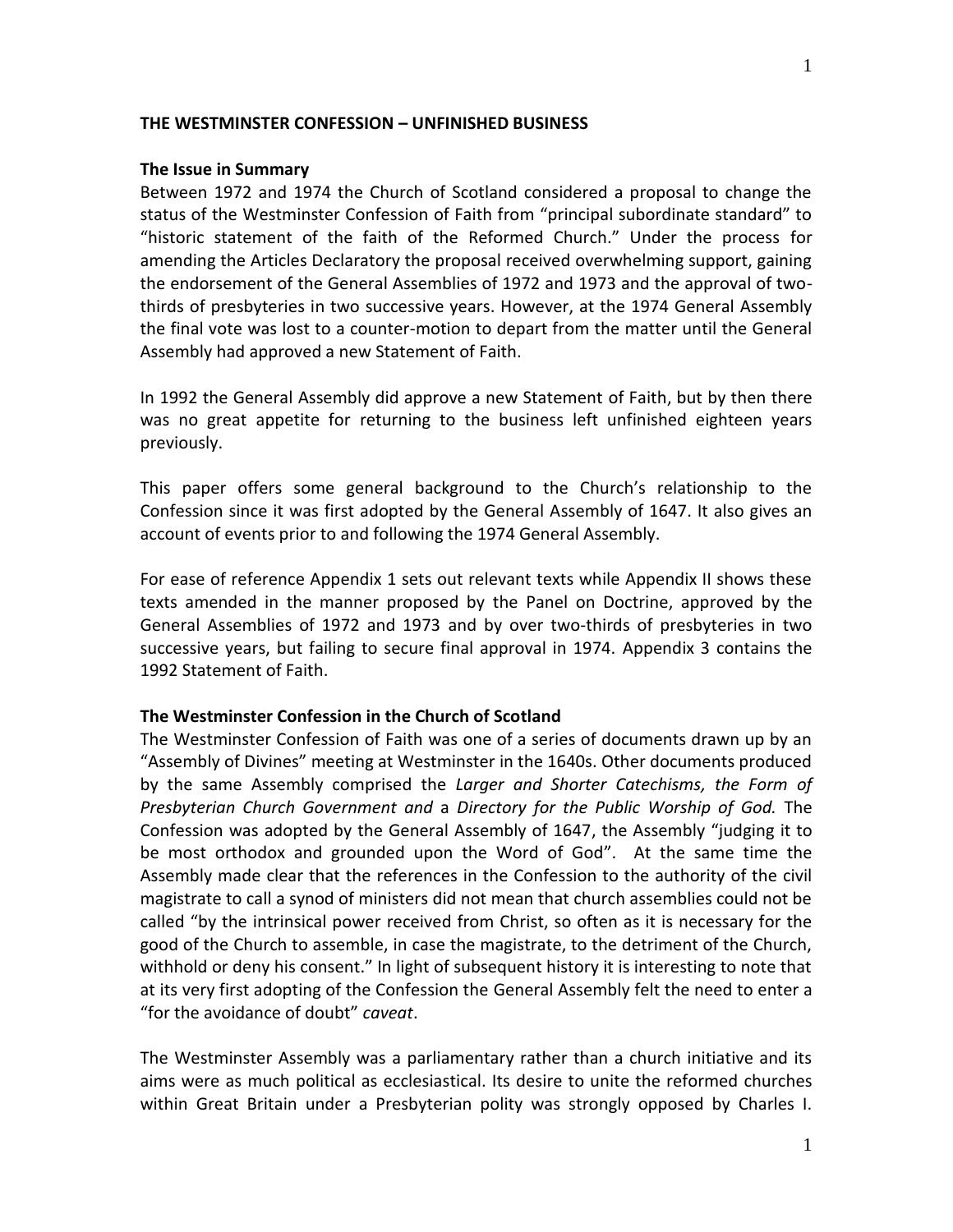However, it was enthusiastically approved north of the border, with the Confession being ratified as an important constitutional document for the Reformed Church in Scotland by an Act of the Scottish Parliament in 1649. The Confession was also one of the foundation documents of the 1690 constitutional settlement of Presbyterianism as the Kirk by Law Established and was subsequently incorporated in the legislation giving effect to the Act of Union with England. The 1690 Act Ratifying the Confession of Faith and Settling the Presbyterian Church Government described the Confession as "the public and avowed Confession of this Church, containing the sum and substance of the doctrine of the Reformed Church".

However, in the intervening three centuries the Church's relationship with the Confession has been the occasion of regular controversy. Its theology stressed the sovereignty of God and the authority of Scripture and espoused the doctrine of double predestination. The *Book of Confessions of the Presbyterian Church USA* (1999) comments: "The Westminster Standards represent the fruits of a Protestant scholasticism that refined and systematized the teachings of the Reformation. The standards lift up the truth about the authority of the Scriptures as immediately inspired in Hebrew and Greek, kept pure for all ages, and known through the internal witness of the Holy Spirit." However, an Act of the General Assembly of 1711, which prescribed questions to be put to ministers at their ordination, introduced the question: "Do you sincerely own and believe the whole doctrine of the Confession of Faith….to be the truths of God contained in the Scriptures of the Old and New Testaments?" This represented a significant shift from the 1690 view of the Confession as containing the sum and substance of the doctrine of the Reformed Church and presented the Confession, not so much as "lifting up the truth about the authority of Scripture", but as being itself the authority by which Scripture was itself to be judged. In this connection the Panel on Doctrine, in its report to the General Assembly of 1970, went so far as to observe: "The Westminster Confession implied that its interpretation of Scripture was the only legitimate one. Even though it pointed beyond itself to Scripture it was commonly assumed that what was contained in it was an accurate interpretation of the Scriptures, and that to preach and teach the doctrines of the Confession was the same thing as preaching and teaching the doctrines of Holy Scripture. This had the effect of causing Scripture to be interpreted according to the principles of the Westminster Confession. In practice the Westminster Confession tended to oust Scripture as the supreme standard of the Church."

In light of this approach it was not surprising that the Confession became a focus of dispute, for example, during the "new light" controversies of the late eighteenth century and the debates surrounding the rise of biblical criticism in the nineteenth century. For example, the 1804 "revised testimony" of the new light Anti-burghers (a faction of one of the  $18<sup>th</sup>$  century Secession Churches) expressed it thus: "That, as no human composure, however excellent and well expressed, can be supposed to contain a full and comprehensive view of divine truth; so by this adherence [to the Confession] we are not precluded from embracing, upon due deliberation, any further light which may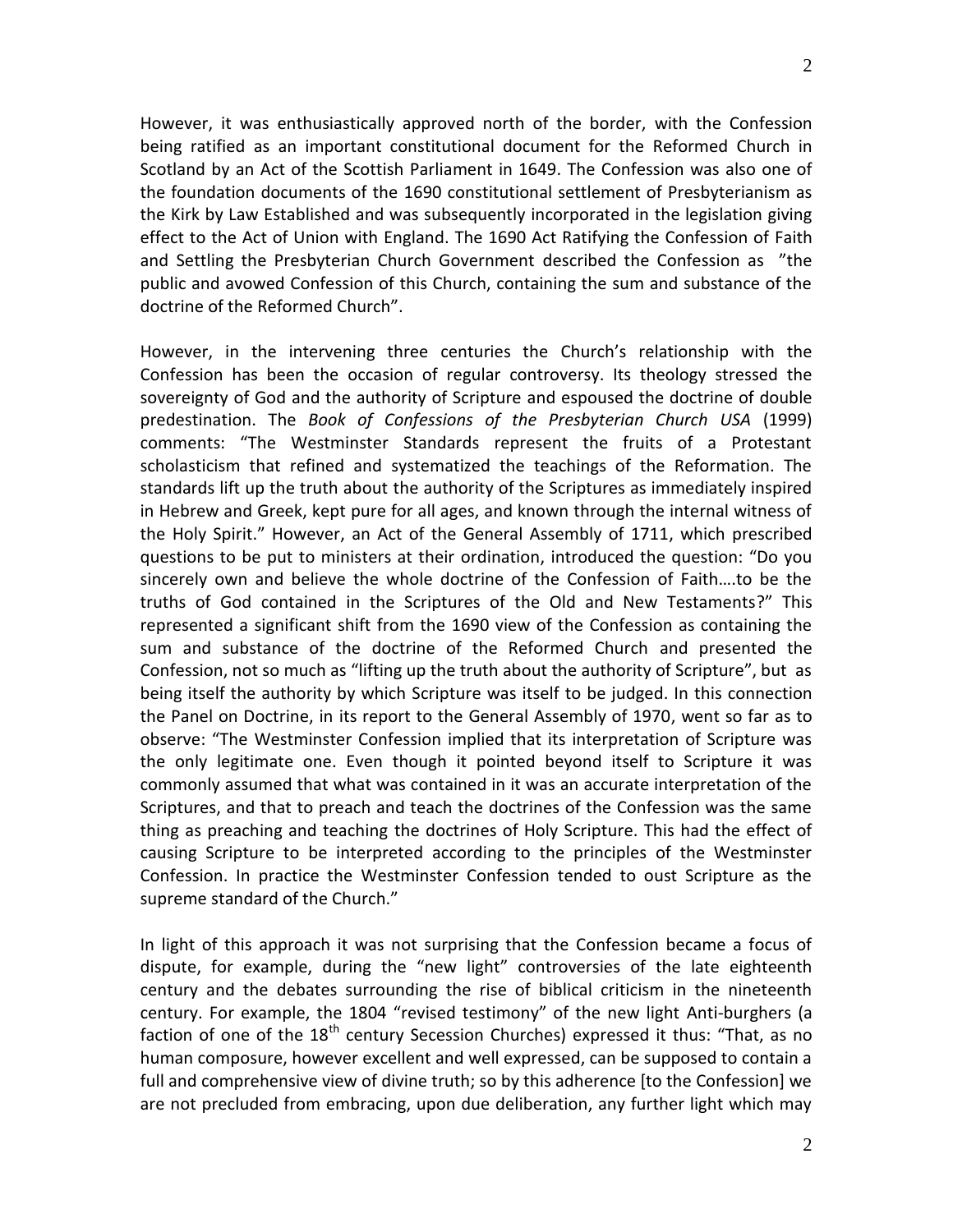afterward arise from the Word of God about any article of divine truth." Seventy-five years later, in a Declaratory Act of 1879, the Synod of the United Presbyterian Church acknowledged that, "Whereas the formula in which the subordinate Standards of this Church are accepted requires assent to them as an exhibition of the sense in which the Scriptures are understood" these Standards "being of human composition are

necessarily imperfect…"

An equivalent Declaratory Act of the Free Church General Assembly of 1892 made similar points and declared the sense in which it understood and interpreted both the Confession and the Scriptures, for example, with regard to the interpretation of the six days in the Mosaic account of creation and the doctrine of divine decrees, which was, in effect, repudiated. This doctrine had become increasingly problematic with the rise of nineteenth century foreign missions and a growing awareness of the diversity of the world and its peoples beyond Scotland's shores. Thus the 1879 United Presbyterian Act stated: "That the doctrine of divine decrees, including the doctrine of election to eternal life, is held in connection and harmony with the truth that God is not willing that any should perish….."; and while asserting "that none are saved expect through the mediation of Christ" and reaffirming "the duty of sending the Gospel to the heathen", the Act also acknowledged that "in accepting the Standards, it is not required to be held that ….God may not extend His grace to any who are without the pale of ordinary means, as it may seem good in His sight." In similar vein the 1892 Free Church Act made clear its view "that this Church does not teach, and does not regard the Confession as teaching, the fore-ordination of men to death irrespective of their own sin."

Within the established Church the issue of the Confession also occasioned debate where, interestingly, one of the issues was that elders, on their ordination, were required to indicate their assent to a document which they had never read. The Committee to which the matter had been remitted reported to the 1888 General Assembly with a recommendation that the rather strict 1711 formula of adherence to the Confession be replaced by one reflecting the 1690 position. This invited a simple acknowledgement that the doctrine contained in the Confession was the true doctrine, whereas the 1711 formula had required assent "to the whole doctrine of the Confession…..as the truths of God contained in the Scriptures of the Old and New Testaments." The 1889 Assembly, following the consent of a majority of presbyteries under the Barrier Act, duly approved the revised, less strict formula of adherence to the Confession.

Things were by this time moving towards the re-union of Presbyterian Scotland and in 1900 the first major step was taken towards that goal in the coming together of the United Presbyterian Church with the vast majority of the Free Church to constitute the United Free Church. The 1879 and 1892 Declaratory Acts had indicated a large measure of doctrinal consensus between the two Churches and the Uniting Act spoke warmly of "a remarkable and happy agreement obtained between them" in regard to doctrine, government, discipline and worship and also "with respect to the spirituality and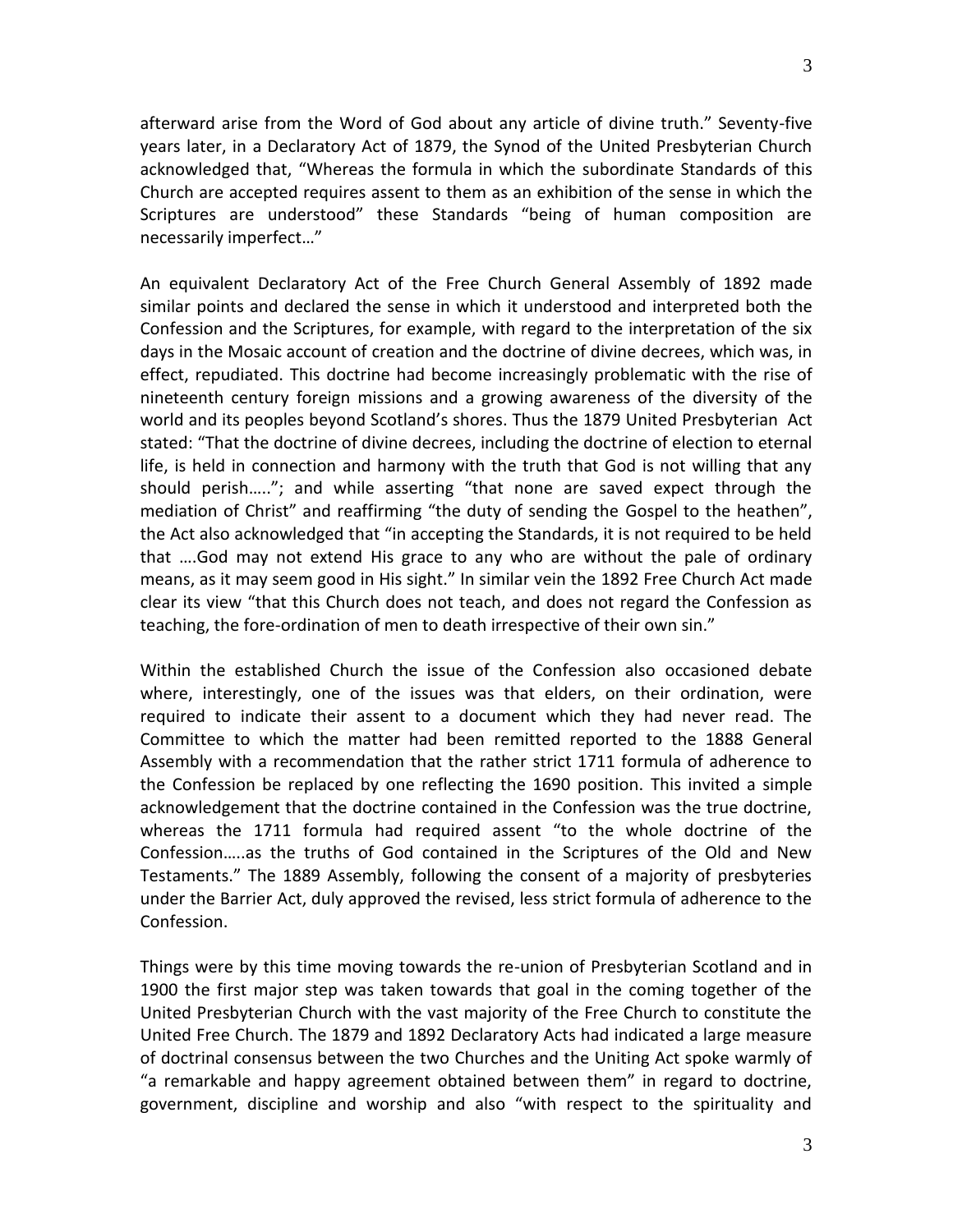freedom of the Church of Christ and her subjection to Him as her only Head and to His Word as her Supreme Standard." However, things were not so happy within the Free Church. In response to that Church's Declaratory Act of 1892 a group, concerned by what they perceived to be a relaxation of standards, had seceded to form the Free Presbyterian Church. As a consequence, in 1894 an attempt at damage limitation was made through the passing of a further Act which declared that "the statements of doctrine contained in the said (1892) Act are not hereby imposed upon any of the Church's office-bearers as part of the Standards of the Church; but that those licensed or ordained to office in this Church, in answering the questions and subscribing the Formula, are entitled to do so in view of the said Declaratory Act." In other words, the adoption of a new understanding afforded by the 1892 Act was permitted but not required. In the same way, though on different grounds, a small group within the Free Church declined to enter the 1900 union. Their argument was that, by entering into a union with the voluntaryist United Presbyterian Church, the majority of the Free Church was abandoning the establishment principle held dear by Thomas Chalmers as one of the original principles of the Free Church. Their argument was that the intention of the Disruption was not to forsake the principle of an established church but, rather, to leave a corrupt establishment with a view to returning to one that had been purified. The dissenters took their argument all the way to the House of Lords, won their case in 1904 and, in consequence, were awarded all the assets of the former Free Church.

The ensuing chaos required the setting up of a Parliamentary Commission under the Churches (Scotland) Act 1905, to effect an equitable sharing of finance and property. The United Free Church, alarmed by this turn of events, with its challenge to the Church's spiritual freedom, passed an Act anent the Spiritual Independence of the Church (1906). This asserted the Church's right, under Christ "to alter, change, add to, or modify her constitution and laws, Subordinate Standards and Church Formulas, and to determine and declare what these are." The Church of Scotland, looking on from the side lines, was likewise alarmed. After all, union between itself and the new United Free Church was clearly the next logical step. Was such an enterprise similarly to become embroiled in years of legal argument? To address that question the opportunity presented by the 1905 Churches (Scotland) Act was taken also to assert the power of the established church to alter its relationship to the Confession by means of varying the formula of adherence. So, in 1910 the Church of Scotland passed an Act replacing the 1889 Formula with one which required ministers to subscribe the Westminster Confession of Faith "declaring that I accept it as the confession of this Church, and that I believe the fundamentals doctrines of the Christian faith contained therein."

In due course work began on union between the Church of Scotland and the United Free Church and the bringing into being of a church which was both national and free. The basis of this union was set out in a series of Articles Declaratory of the Constitution of the Church of Scotland in Matters Spiritual, ratified by both churches and then appended to the Church of Scotland Act 1921. Article 2 describes the Westminster Confession as "the principal subordinate standard of the Church of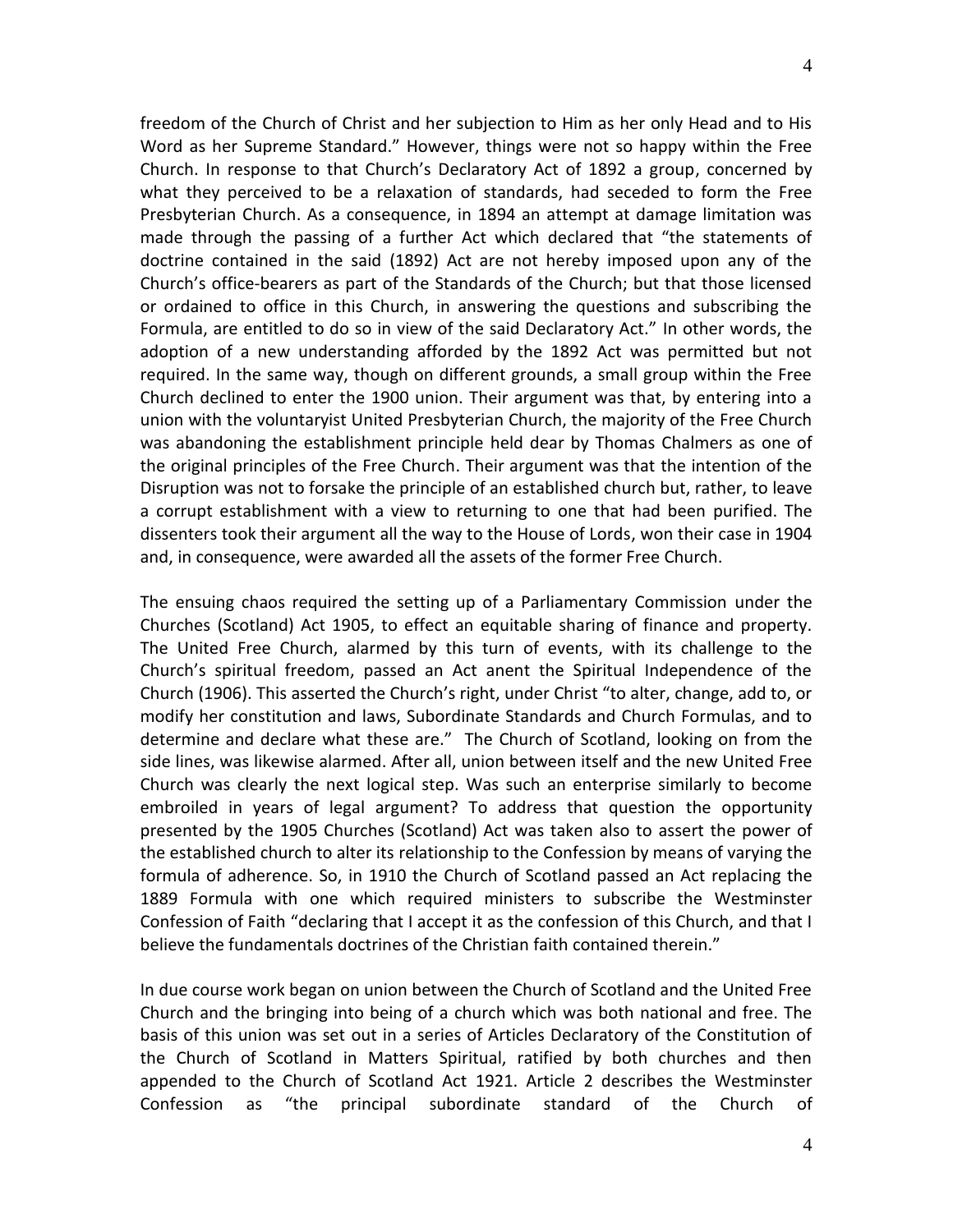5

Scotland….…..containing the sum and substance of the Faith of the Reformed Church." Article 5 asserts the Church's freedom "to frame or adopt its subordinate standards, to declare the sense in which it understands its Confession of Faith, to modify the forms of expression therein, or to formulate other doctrinal statements…….but always in agreement with the Word of God and the fundamental doctrines of the Christian Faith contained in the said Confession, of which agreement the Church itself shall be sole judge, and with due regard to liberty of opinion in points which do not enter into the substance of the Faith." While this substance of the Faith remained largely undefined, the first Article contained a doctrinal statement outlining the Church's purpose and Article 8 required that any amendment to the Articles must be consistent with the provisions of the first Article, "adherence to which, as interpreted by the Church, is essential to (the Church's) continuity and corporate life."

The Union itself was given effect by a Uniting Act to which these Articles were appended, along with the Preamble, Questions and Formula, still read at services of ordination and induction. These reflected the position and status of the Confession as set out in the Articles Declaratory. Following the passing of the Uniting Act by both churches the Westminster statute known as the Church of Scotland Act (1921) came into operation. The Articles Declaratory were included as a Schedule to this Act.

### **The 1968 General Assembly**

The General Assembly of 1968, on the motion of Professor JKS Reid, instructed the Panel on Doctrine "to give consideration to the place of the Westminster Confession of Faith as the subordinate standard of the Church's faith and to the reference to it in the preamble and questions used at ordination, with a view to offering guidance to the Church." In seconding the motion Dr Nevile Davidson, observed: "A Confession of Faith which does not completely reflect the theological thinking and Christian conviction of the Church which professes it cannot be of the full use to the Church which it ought to be, and I think that is the position with the Westminster Confession at the moment." Dr Davidson listed three purposes of a Confession of Faith: (1) to safeguard sound doctrine; (2) for the instruction of enquirers and new members; and (3) to serve as a declaration of what the Church believes. On all three counts, he maintained, the Westminster Confession failed the test.

The same General Assembly received an Overture from the Presbytery of Glasgow which approached the same issue, but from the perspective of making the Church's doctrinal position more accessible and understood. It should be recalled that these were the "swinging sixties" when deference was dying, authority was being lampooned on programmes like *That Was The Week That Was* and Bishop John Robinson of Woolwich was writing his best-seller, *Honest to God.* Against this background people were naturally asking what the Church believed and why was there no accessible and comprehensible statement that could be made generally available. As Dr Andrew Herron observed when speaking in support of the Glasgow Overture, it appeared that the Church was unable to deal with heresy because it was unable to define orthodoxy. If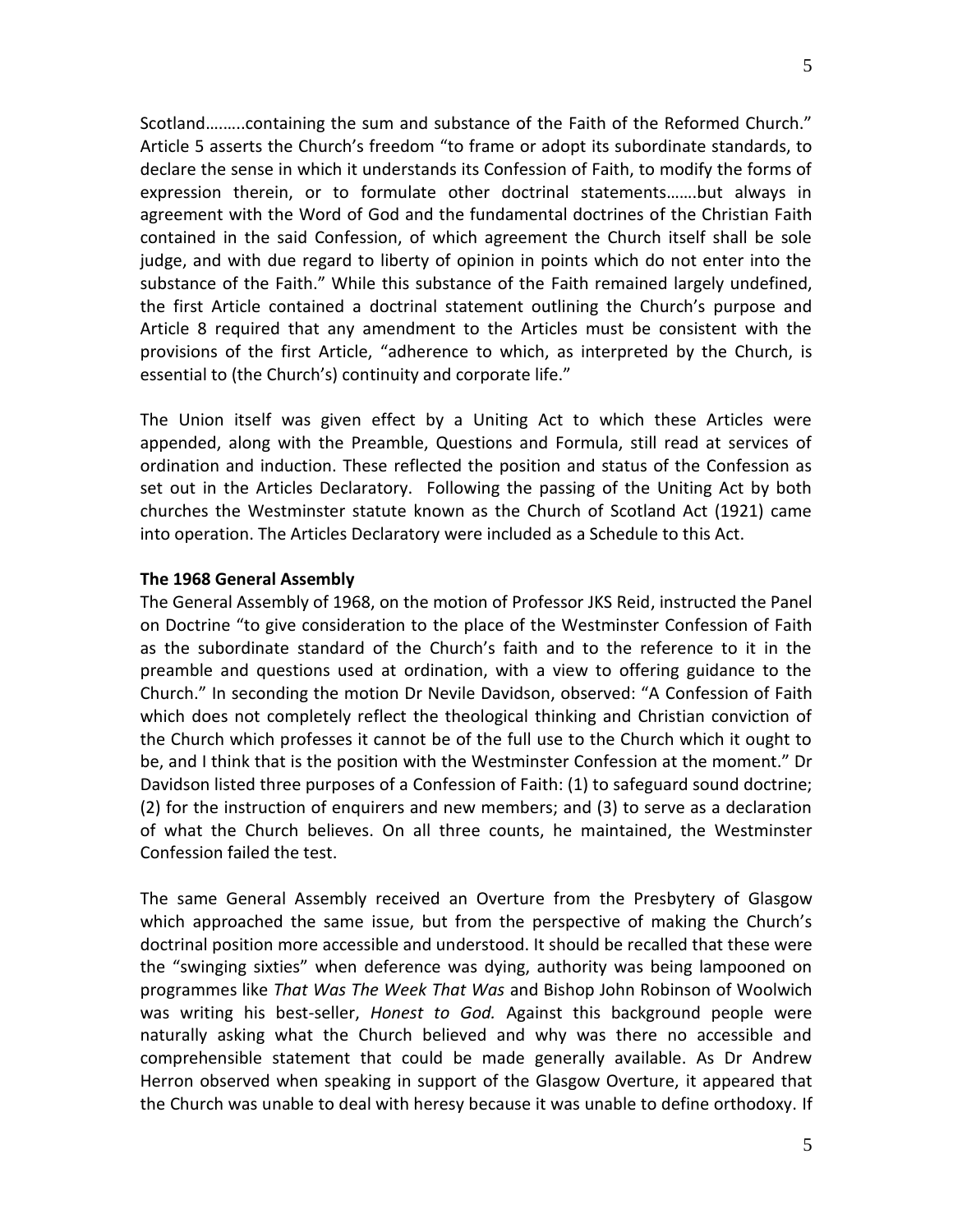earlier generations had had concerns that the Church lacked freedom to think and grow because of a rigid relationship with the Confession, the concern now appeared to be that there was too much freedom and that this needed to be curtailed. The issues raised by the Overture were remitted to a Special Committee while, as noted previously, the Panel on Doctrine was handed the remit relating specifically to the Westminster Confession.

The Panel returned the following year with an interim report acknowledging that the situation was unsatisfactory. Thought had been given to drafting a new Confession but the Panel had doubted whether this would be wise "in this period of ecumenical change and theological ferment". What the Panel did propose, however, was the abandoning of the concept of a subordinate standard and re-designating the Confession as an "historic statement of the Church's abiding faith" alongside the Apostles' and Nicene Creeds and the Scots Confession. The Panel argued that "no confessional formula can be adequate for all time, as it is bound to be time-conditioned and to reflect the limitations and concerns of the age in which it was drafted." Indeed, the Panel observed more specifically that "the fuller confessional statements of the post-Reformation era suffer still more markedly from the over-precision and unduly legalistic thinking of their day, which led the men who drafted them to be dogmatic about mysteries which are beyond the comprehension of finite and sinful creatures."

Along with the suggestion of altering the status of the Confession the Panel proposed that a list of fundamental doctrines of the faith be incorporated into the Preamble read at ordination services and reflected in a revised set of questions to ordinands and ministers at services of induction. In addition the Preamble would acknowledge that "no confessional statement can be final". The reference in the existing Preamble to liberty of opinion on points of doctrine which do not enter into the substance of the faith would disappear, as would the reference to the Confession as subordinate standard. The proposed list of fundamental doctrines was in the following terms:

# *We believe in on God, Father, Son and Holy Spirit.*

*We believe in the Gospel of the sovereign grace and love of God, wherein, though Jesus Christ, His only Son, our Lord, incarnate, risen and glorified we are reconciled to Him and to one another, and summoned to receive, in repentance and faith, the forgiveness of sins, renewal by the Holy Spirit and eternal life. We believe that Jesus Christ, the one Prophet, Priest and King within His Church, call us to share with Him in His continuing ministry in the world, whereby through the Holy Spirit He builds up His Church by Word and Sacrament, ministers to the needs of all men (sic) and calls them into His eternal Kingdom.*

These proposals were sent to presbyteries for discussion and comment. Of 54 presbyteries responding, 30 approved the concept of departing from a subordinate standard, 18 favoured the idea of a new Confession and 36 were content with the statement of fundamental doctrines. At the same time the Panel warned: "All our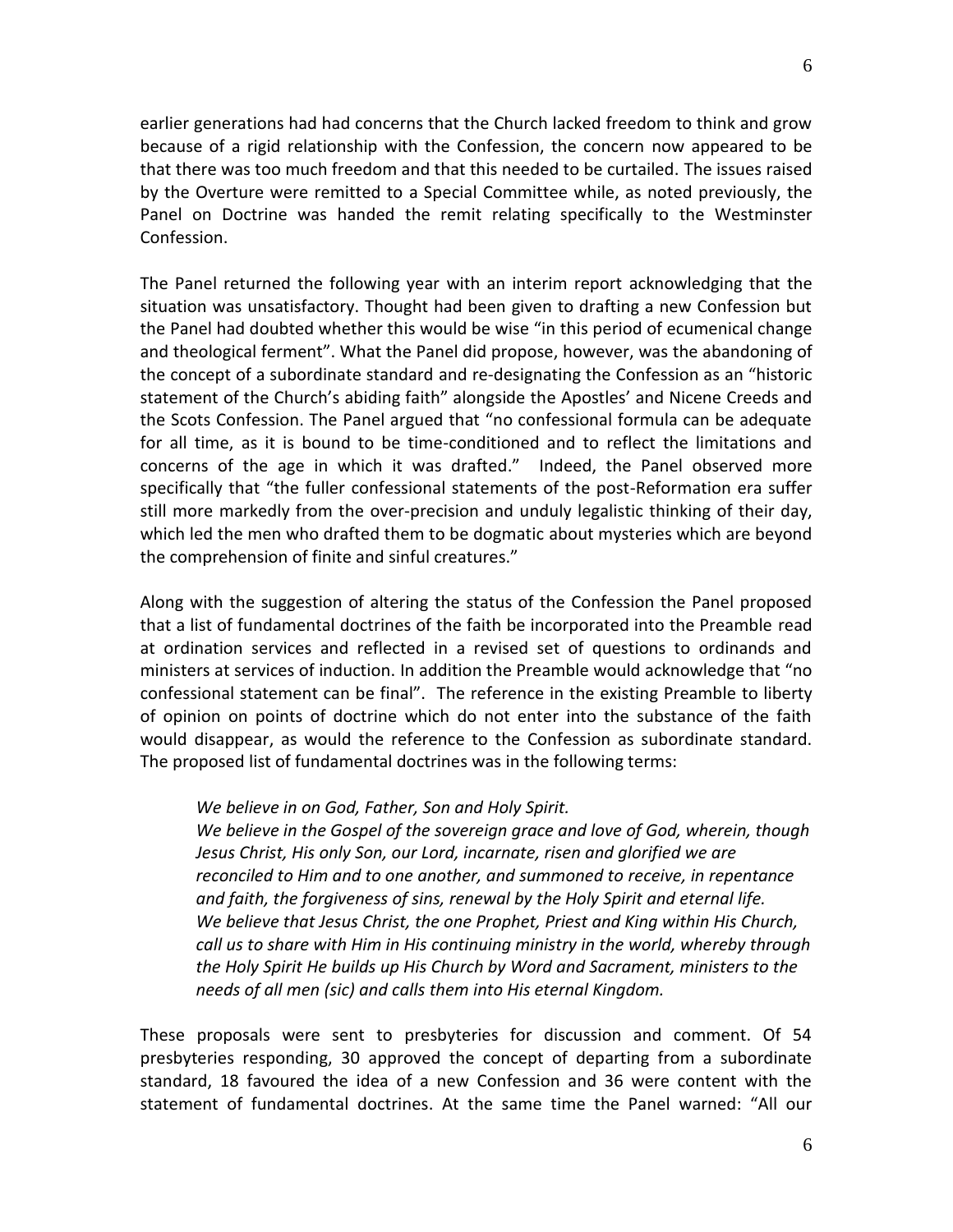formulations are made in light of Scripture, but in such a way that they point beyond themselves to Jesus Christ. There is always the danger that we present our formulations of the Truth as the Truth. We think it important therefore to distinguish between Confessions of the Faith and Definitions of the Faith; the latter we believe to be beyond human power adequately to frame."

However, it was becoming apparent that the issue was not just theological, but constitutional and legal. Mindful of the Free Church Case of 1900-1904 questions were being asked as to whether the Church had the power to act in the ways being proposed. However, the Procurator's Opinion was quite clear that the Church did have the authority to adjust its relationship to the Confession and the Assembly resolved to proceed on the basis of this advice. Presbyteries were asked to give further thought to the Panel's proposals and the views of kirk sessions were also sought.

In 1971 the Panel reported that 46 presbyteries and 1,146 kirk sessions were in favour of dropping the term "subordinate Standard" with 12 presbyteries and 259 kirk sessions against. Approval rating for the draft statement of fundamental doctrines was 43 to 13 amongst presbyteries and 1,219 to 175 amongst kirk sessions. Consequential alterations to Articles 2 and 5 of the Articles Declaratory also found significant support – 41 to 16 and 1,098 to 245. The proposed change to Article 2 was to delete the first sentence and replace it with the following:

*The Church of Scotland acknowledges the Apostles' Creed and Nicene Creed as Declarations of the faith of the Universal Church. It is guided by the Scots Confessions and the Westminster Confession as historic statements of the faith of the Reformed Church.* 

In Article 5 it was proposed to delete the references to "subordinate standards" and "its Confession of Faith" and refer simply to "confessions of faith". The phrase "contained in the said Confession" would also be removed. *(See Appendix 2).*

The Panel offered reassurance to those who were alarmed at the prospect of liberty of opinion no longer being available. It stated that it understood such liberty to relate only to the Confession, arguing that the wording of Article 5 implied this. However, in view of concerns raised the Panel now recommended the retention of the reference to liberty of opinion in its revised Article 5. At the same time it counselled against the abuse of such liberty and was quite clear that it did not apply to "those matters which are of the substance of the faith". There could be no question of Scripture or doctrinal statements being subordinate to the private judgement of the individual. *(See Appendix 2)*

Again, the report was sent to presbyteries for "comment and criticism" and the Panel was instructed to prepare an Overture on the new Preamble, Questions and Formula, and the amendments to Articles 2 and 5 of the Articles Declaratory for presentation to the General Assembly of 1972. In terms of the provisions for amending the Articles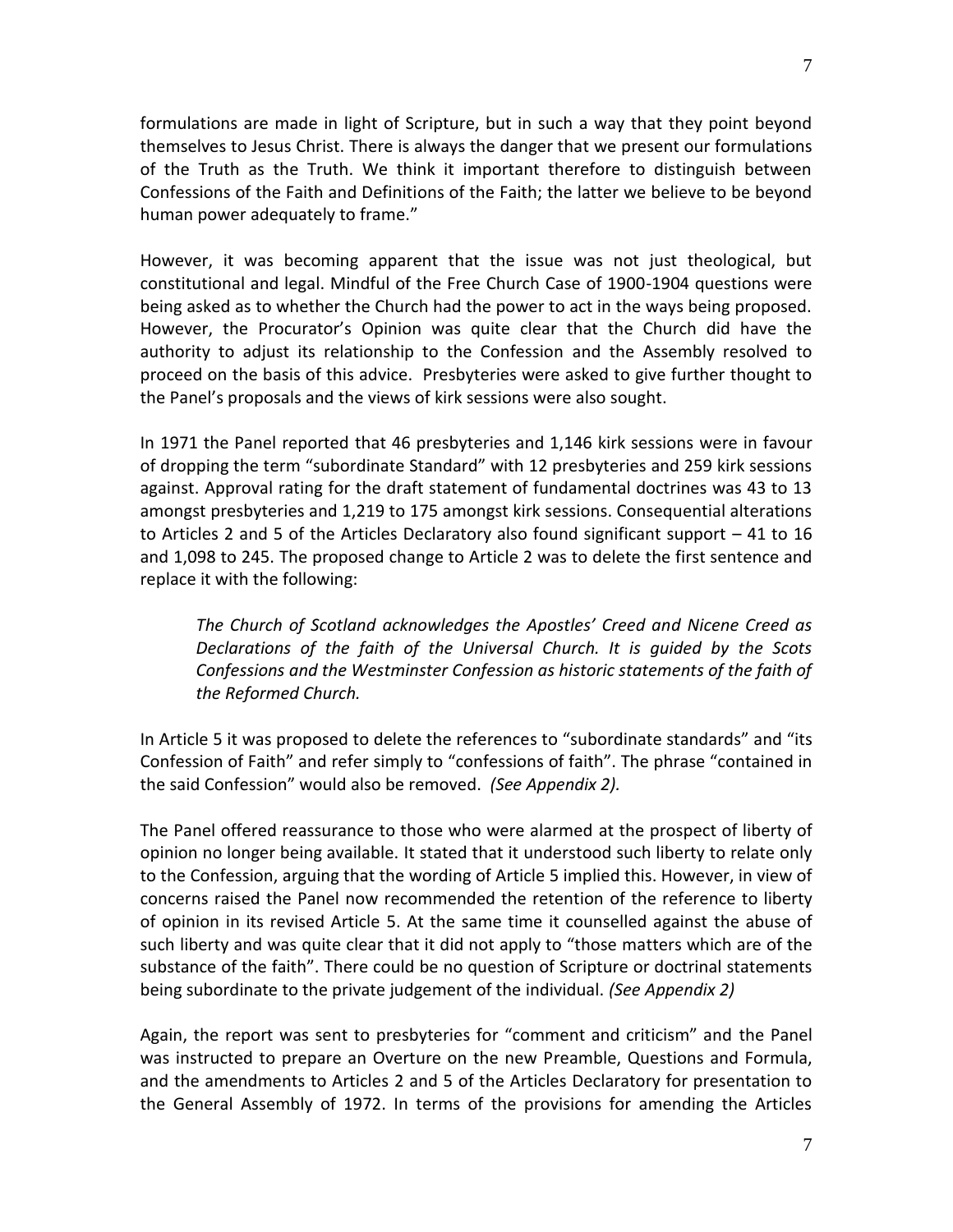Declaratory such an Overture would require the approval of three successive General Assemblies and the consent of two-thirds of presbyteries in the intervening two successive years. The Overture, incorporating further amendments in light of presbytery "comment and criticism", was duly brought to the 1972 Assembly where it was adopted and sent to presbyteries. In 1973 the Committee on Classifying Returns to Overtures reported that 43 presbyteries (more than the required two-thirds) approved, with 18 disapproving. The Overture was sent down again and came back to the 1974 Assembly with the approval of 49 presbyteries, with 12 disapproving. The scene was therefore set for the General Assembly of that year to bring the process to completion by implementing the changes that had been worked on so extensively over the previous six years.

At this point it is relevant to recall that, while the 1968 Assembly had remitted the question of the Westminster Confession to the Panel, it had also remitted to a special committee the questions raised by the Glasgow Overture of that year concerning an accessible statement of faith. That Committee had brought a report to the General Assembly of 1969 with the recommendation that the Panel on Doctrine should be given the task of formulating from the revised Preamble, once approved, "a simple statement of belief for popular use." In its 1972 report the Panel noted the implication that the preparation of such a statement could not be taken forward until the decision of the Church on the amended Preamble was known. It now sought authority to proceed on the basis of the proposed new preamble. The following year it reported that regional working parties had been established and begun their work and in 1974 it reported that work was continuing. In other words, at the point when the Assembly had finally to make up its mind on the status of the Westminster Confession work on a new statement was not yet complete.

This perhaps helps explain the Assembly's final vote that year when a counter-motion to the Overture prevailed by 292 votes to 238. The counter-motion read: "The General Assembly do not amend the Articles Declaratory and the Preamble, Questions and Formula as set out in Appendix IV and resolve to depart from the matter until a new Statement of Faith is accepted by the General Assembly." For the sake of completeness, it can be noted that the phrase "until a new Statement of Faith is accepted by the General Assembly" was an amendment replacing the word "completely" in an original counter-motion to depart from the matter completely. That would have slammed the door shut. The successful amendment at least left the door slightly ajar, though my memory of being in the Assembly that evening was that such a thought brought little comfort to the 238 commissioners who had voted for the changes which had so engaged the mind of the Church. Notwithstanding, the failure of the main proposal the Assembly remitted to the Business Committee, in consultation with the Panel on Doctrine, to draft a new remit to the Panel on the preparation of a new Statement of Faith. It is perhaps also worth noting the arithmetic which indicates that less than half of commissioners to the 1974 General Assembly took part in the final vote.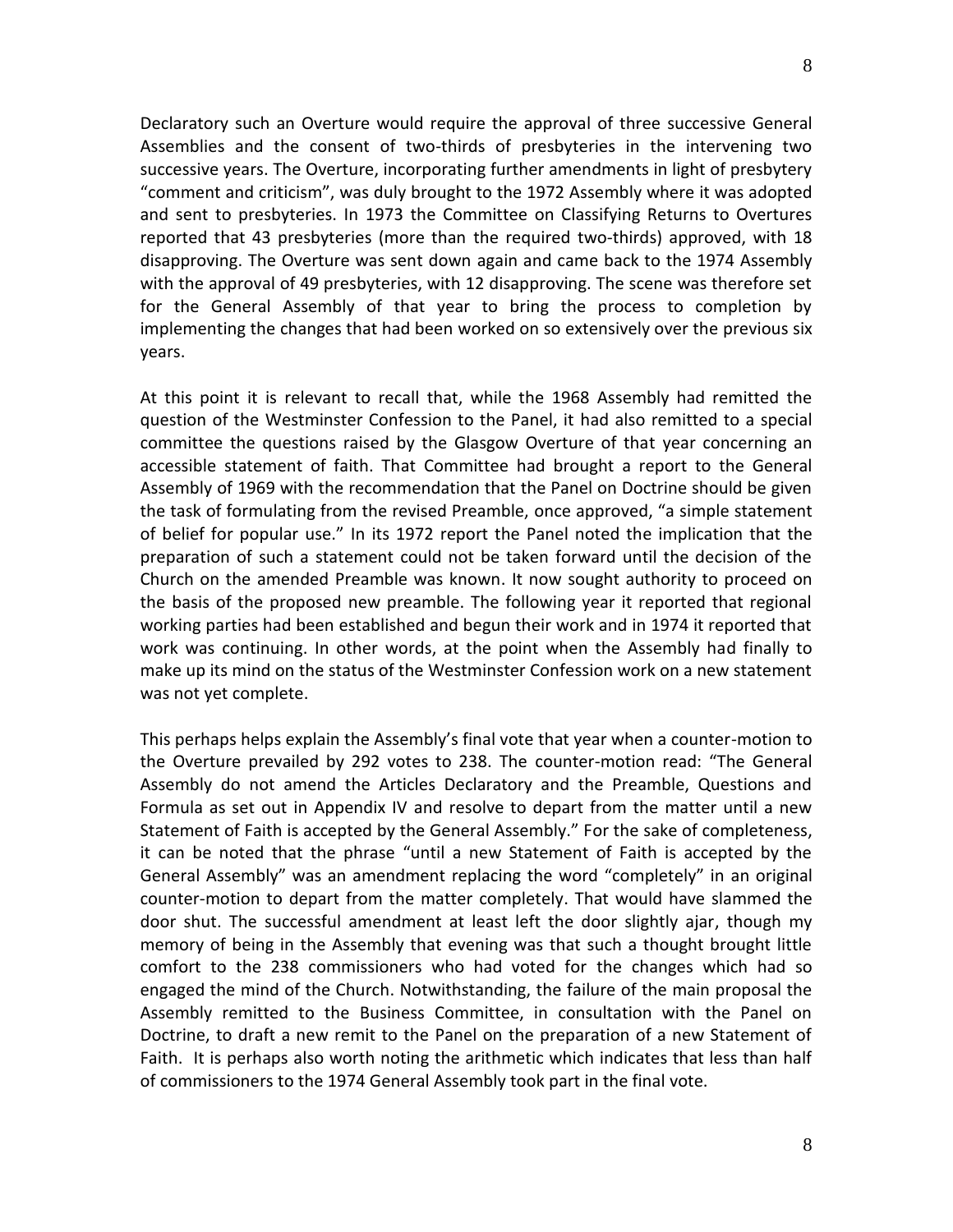Putting a brave face on things the Panel reported in 1975 that "although the Assembly did not accept the Panel's proposals, it likewise did not reject them, and the Panel is of the opinion that this long exercise has not been entirely unprofitable. In particular, the detailed replies from presbyteries in two successive years give a valuable insight into the mind of the Church and indicate beyond all doubt that the Westminster Confession of Faith does not accurately reflect the faith of the contemporary Church……" Meantime the Panel reported that it was continuing its work on the new Statement of Belief and hoped to bring something to the following year's Assembly. This it duly did and the Assembly of 1976 sent the Statement, running to ten pages of the 'Blue Book', to presbyteries for comment. In 1977 the Panel reported that it was still considering these comments and hoped to report more fully the following year. In 1978, with frustration barely disguised the Panel reported that "two conclusions emerge from comments offered by Presbyteries:- (i) that in its present form the statement of belief does not commend itself to the Church as a whole; but (ii) that the presbyterial comments do not provide any clear, unambiguous and commanding indication of the lines along which a revision might profitably be attempted." As a consequence the Panel proposed to take no further steps in the matter until the mind of the Church was made clear in relation to the Articles Declaratory, the Westminster Confession of Faith and the Preamble and Questions used at ordinations.

The 1978 Assembly agreed to release the Panel from the remit to produce a Statement of Belief for popular use but, at the same time, drew the Church's attention to the first of the Articles Declaratory "as an authoritative guide in any statement of Christian belief". In addition the Assembly resolved by 252 votes to 223 "anew to remit to the Panel to consider the status of the Westminster Confession of Faith as the Church's subordinate standard, and to report to a future General Assembly with, if so advised, new proposals anent the definition of the Church's doctrinal standards." These voting figures did not indicate an overwhelming enthusiasm to re-visit the debates of the previous ten years and the Panel proceeded cautiously. In 1982 it announced the publication of a book of essays, *The Westminster Confession in the Church Today* and commended this as a basis for study and reflection. Two years later the Panel came back with specific recommendations for amendment of the Articles Declaratory. Again these focussed on Articles 2 and 5. It was proposed that the opening sentence of Article 2 should be replaced with the following: "The principal subordinate standards of the Church of Scotland are the Nicene Creed, proclaiming the Trinitarian and incarnational faith of the whole Catholic Church, the Apostles' Creed declaring her baptismal faith, and the Scots Confession and the Westminster Confession, containing the fundamental doctrines of the faith of the Reformed Church." In Article 5 the phrase "its Confession of Faith" would be replaced simply by the pronoun "them" referring back to "subordinate standards" and the references to liberty of opinion would be qualified by reference to the first of the Declaratory Articles. After the phrase "in agreement with the Word of God" the revised text would read: "and with the provisions of the first Article hereof, of which agreement the Church itself shall be sole judge, and with due regard to liberty of opinion in points of doctrine other than those affirmed and avowed in the first Article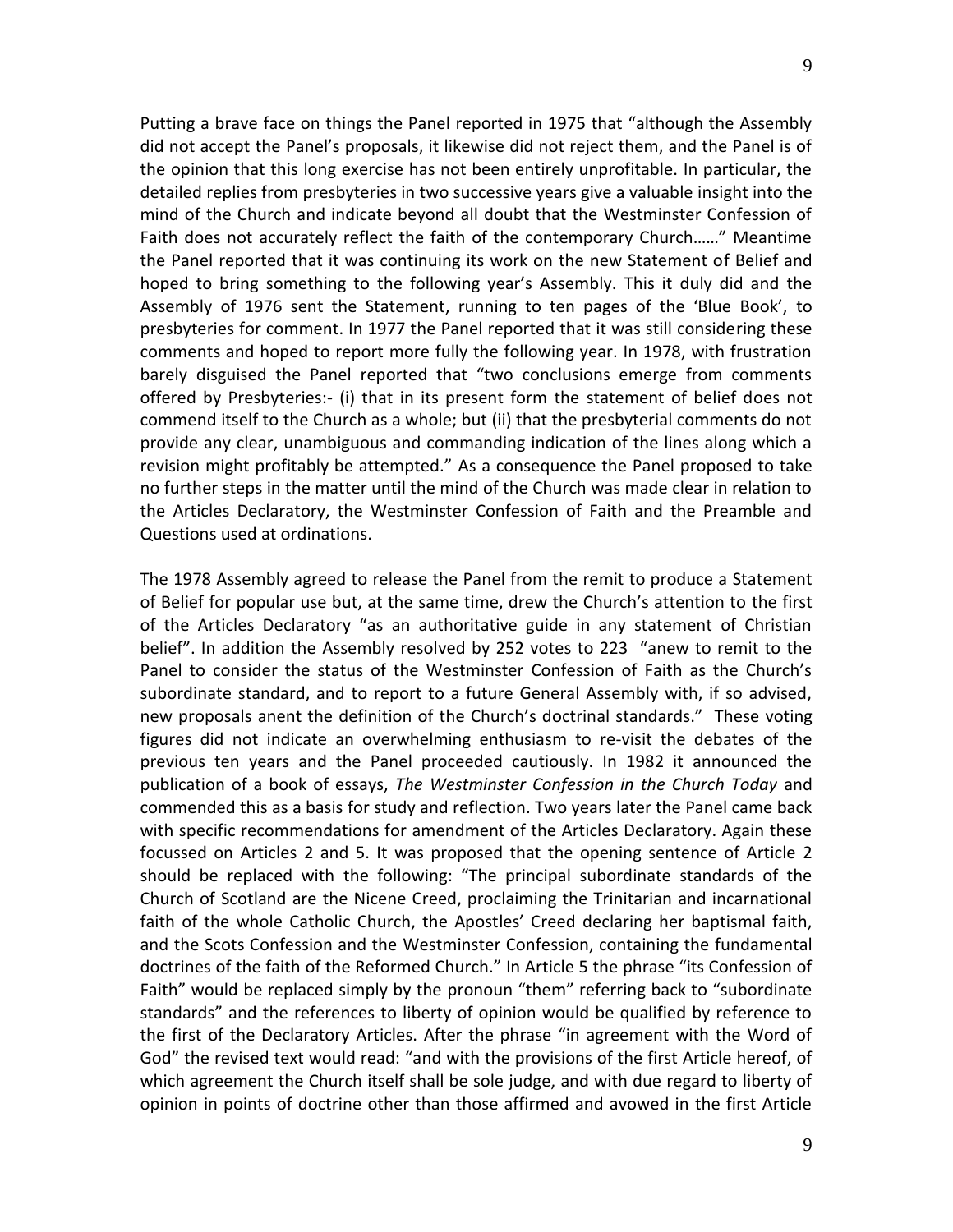hereof, provided always that the exercise of such liberty of opinion is consistent with the pure preaching of the Word, the administration of the sacraments according to Christ's ordinance and discipline rightly exercised." Consequential amendments reflecting these changes were also offered to the Preamble, Questions and Formula. The proposal to send these changes to Presbyteries as an Overture under the provisions for amending the Articles Declaratory survived both an attempted amendment and a counter-motion to depart from the matter. However, when the matter came back the following year the General Assembly learned that, far from gaining the necessary twothirds majority, the Overture had failed to secure even a simple majority, being disapproved by 27 presbyteries to 21 in favour.

In 1986 the Panel returned to the question of a Statement of Faith, seeking and obtaining an instruction to prepare a draft. As before, this was taken forward as a consultative exercise involving presbyteries and kirk sessions. Finally, in 1992 a Statement was authorised by the General Assembly for publication and for use in worship and teaching. The text is printed inside the back cover of Common Order 1994 and included as Appendix 3 to this paper. Coincidentally, the General Assembly of 1986, which instructed the Panel to prepare a new Statement of Faith, passed an Act dissociating the Church from the more extreme language used by the Confession in some sections to describe the Pope, the Mass and the Roman Catholic Church generally. The initiative for this latest Declaratory Act on the Confession came by way of a petition from an elder concerned that certain "clauses contained in the Principal Subordinate Standard of the Church of Scotland (*Westminster Confession of Faith,* 1647) are offensive to Christians in this modern age."

# **Unfinished Business**

The foregoing account gives some indication of the Church of Scotland's rather turbulent relationship with the Westminster Confession and shows how close the late twentieth century Church came to adjusting that relationship from "principal subordinate standard" to "historic statement of the faith of the Reformed Church", ranking it alongside the Scots Confession of 1560 and the ancient Creeds. Over the six year period from 1968 to 1974 a clear consensus for change emerged following the most extensive consultation, only to fall at the final hurdle. It is also important to recall that the decision of the 1974 General Assembly was not to depart from the matter "completely", but "to depart from the matter until a new Statement of Faith was accepted by the General Assembly." Arguably, such a Statement of Faith was accepted by the General Assembly of 1992. Does it not therefore follow that the Church should then have proceeded to conclude the matter?

I say "arguably" because it was never clear what kind of Statement of Faith the Church was looking for. Was it something equivalent to the Confession of Faith, namely, a substantial text prepared by the best scholarly and theological minds in the Church? Was it something simpler, designed more for popular use, which could be used in worship and as a teaching tool? With regard to the former, the view of the Panel in its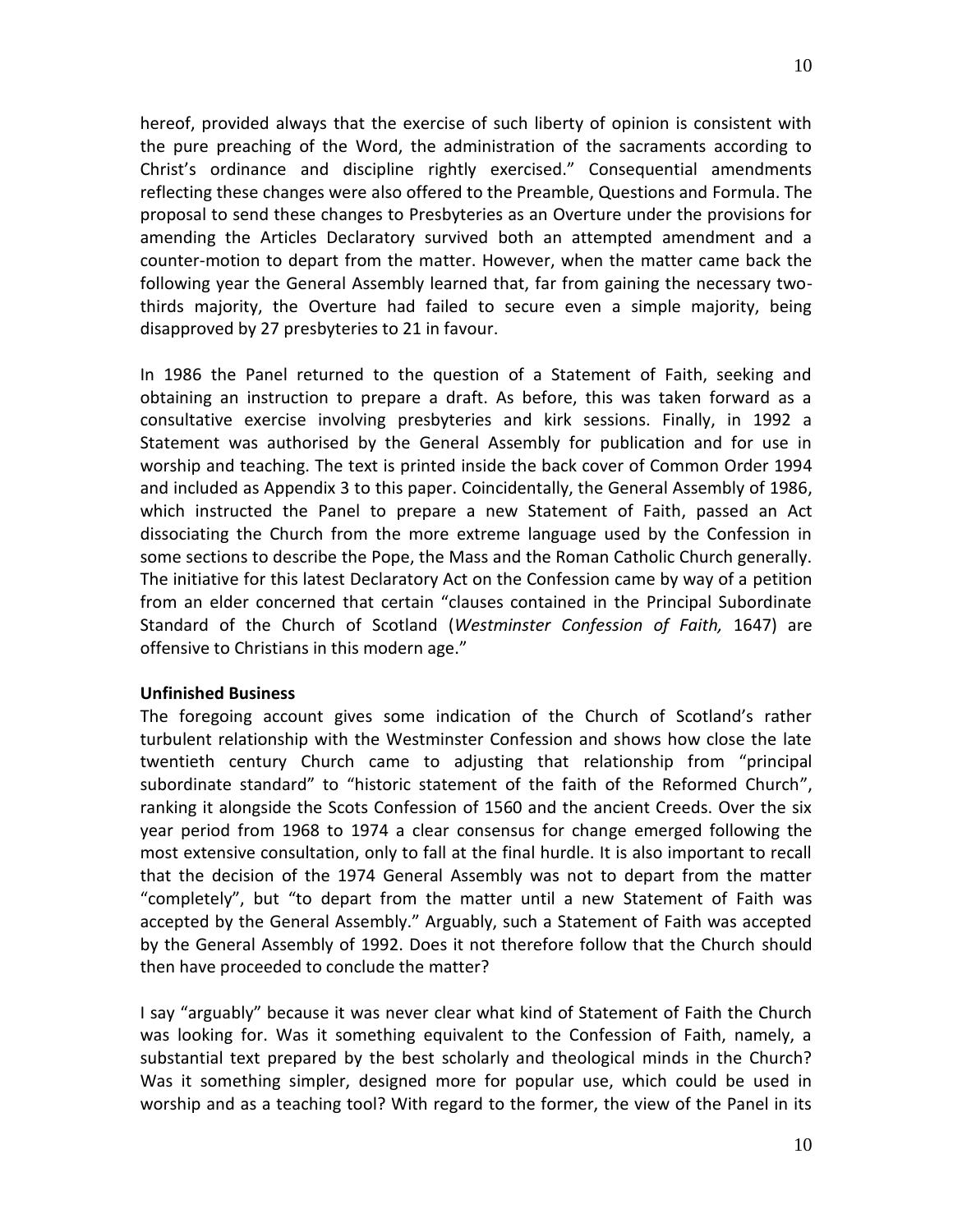1969 report was that this was not the time to be attempting such a task. (Interestingly, the same point was made over a century ago with regard to the discussions surrounding the re-union of the Church of Scotland). With regard to the latter, the 1992 Statement of Faith (See Appendix 3) is available to the Church, though I am unable to comment on the extent to which it is used in worship and instruction. I do know, however, that were I to be asked by an enquirer for a statement of the Church's belief I would be more inclined to offer a copy of that Statement than the Westminster Confession.

As noted, the Panel had brought a fuller Statement of Belief for Popular use to the General Assembly of 1976. It ran to ten pages of that year's *Blue Book* reports but, as we have noted, did not particularly commend itself to the Church. Perhaps it fell between the two stools of exhaustive theological text and short, accessible statement. The Panel had also, in response to its 1968 remit, prepared brief statements of fundamental doctrines to be incorporated into the Preamble. These enjoyed a strong level of acceptance by the Church in the 1972-74 consultation process but fell when the whole scheme collapsed in 1974.

Reference has also been made to the first of the Articles Declaratory which undoubtedly proclaims a series of core beliefs, though without claiming these to be exhaustive. The Article concludes with a reference to "the Word of God which is contained in the Scriptures of the Old and New Testaments as its supreme rule of faith and life: and avows the fundamental doctrines of the Catholic faith founded thereupon." Nowhere are these fundamental doctrines listed in a full and final way. Then again, that may be neither possible nor desirable. After all, is that not the very thing the Westminster Confession sought to do and which has been the cause of so much controversy?

In essence, this question of fundamental doctrines is something which goes to the heart of the Church's problems with the Confession. In its 1970 Report the Panel on Doctrine expressed the position thus: "…..although the Westminster Confession is the chief subordinate standard of the Church, the terms in which its ministers and other officebearers subscribe to it are so ill-defined that it is not easy to give them any precise meaning." The Report goes on to note how increasing dissatisfaction with doctrines such as predestination and election obliged the Church to loosen the terms of subscription to the Confession. However, "the device which the Church adopted was neither to revise not re-write, but to retain the Confession, while giving its ministers and office-bearers 'liberty of opinion in points which do not enter into the substance of the faith'……. The weakness of this position is that the Church has not specifically defined what it understands to be 'of the substance of the faith' and, therefore, men *(sic)* at times claim that this liberty of opinion entitles them to reject doctrines which others regards as of the substance of the Faith.'"

It is evident that the difficulties and frustrations with the Confession as Principal Subordinate Standard, which led to the 1974 proposals, remain. These include the following: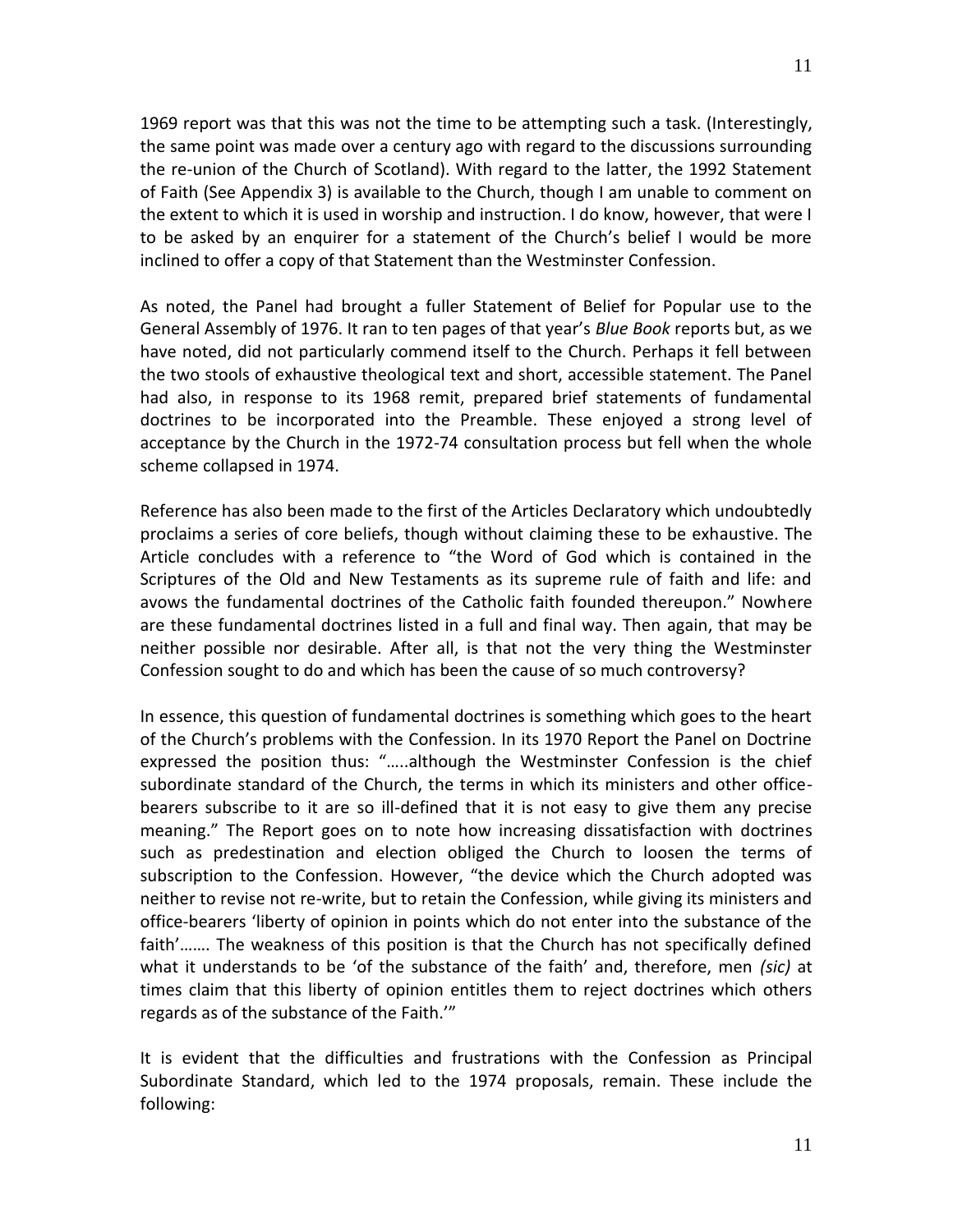- The Confession is a product of its day and reflects political concerns, ecclesiastical issues and a theological style very different from that of today;
- Over the centuries (indeed right from the start) the Church has felt the need to qualify its adherence to the Confession, most recently in 1986 with regard to what we, would now consider abusive and unacceptable language in relation to another Christian tradition;
- The text is effectively inaccessible and, if the complaint was being made in the 1880s that elders were required to subscribe it without ever reading it, how much truer is that today?
- The emphasis on the Confession as subordinate standard, hedged about with qualifications and liberty of opinion with regard to an ill-defined substance of the faith, can create an impression of the Church not entirely clear as to its core beliefs.

# **CONCLUSION**

Where does the Church go from here? A brief, but unsuccessful attempt was made to persuade the General Assembly of 2010 to re-visit this whole matter. That was my final Assembly as Principal Clerk and I could not resist offering the comment that this very matter had featured in my first General Assembly as a commissioner, the Assembly of 1972 with Ronald Selby Wright in the chair. As I prepared to retire I had a distinct sense of 'this is where I came in'.

Certainly I am of the view that this is a nettle which needs to be grasped. We can do it the hard way and go through the whole process again, over the next decade or so. Alternatively we might take the easier route of deeming the succinct, almost credal, statement of 1992 as sufficient to meet the 1974 requirement for concluding the matter, namely the drafting of a new Confession. Alternatively (or alongside that) we might re-visit the considerable work done by the Panel on Doctrine in formulating new statements of faith and amending the Articles Declaratory in 1970, 1975-78 and 1985- 86, referred to in this paper. Perhaps then we could proceed to locate the Westminster Confession in an honoured place alongside the other historic statements of the Faith and depart, finally, from the concept of a subordinate standard.

# **APPENDIX 1**

# **Excerpts from Articles Declaratory of the Constitution of the Church of Scotland in Matters Spiritual.**

I. The Church of Scotland is part of the Holy Catholic or Universal Church; worshipping one God, Almighty, all-wise, and all-loving, in the Trinity of the Father, the Son, and the Holy Ghost, the same in substance, equal in power and glory; adoring the Father, infinite in Majesty, of whom are all things; confessing our Lord Jesus Christ, the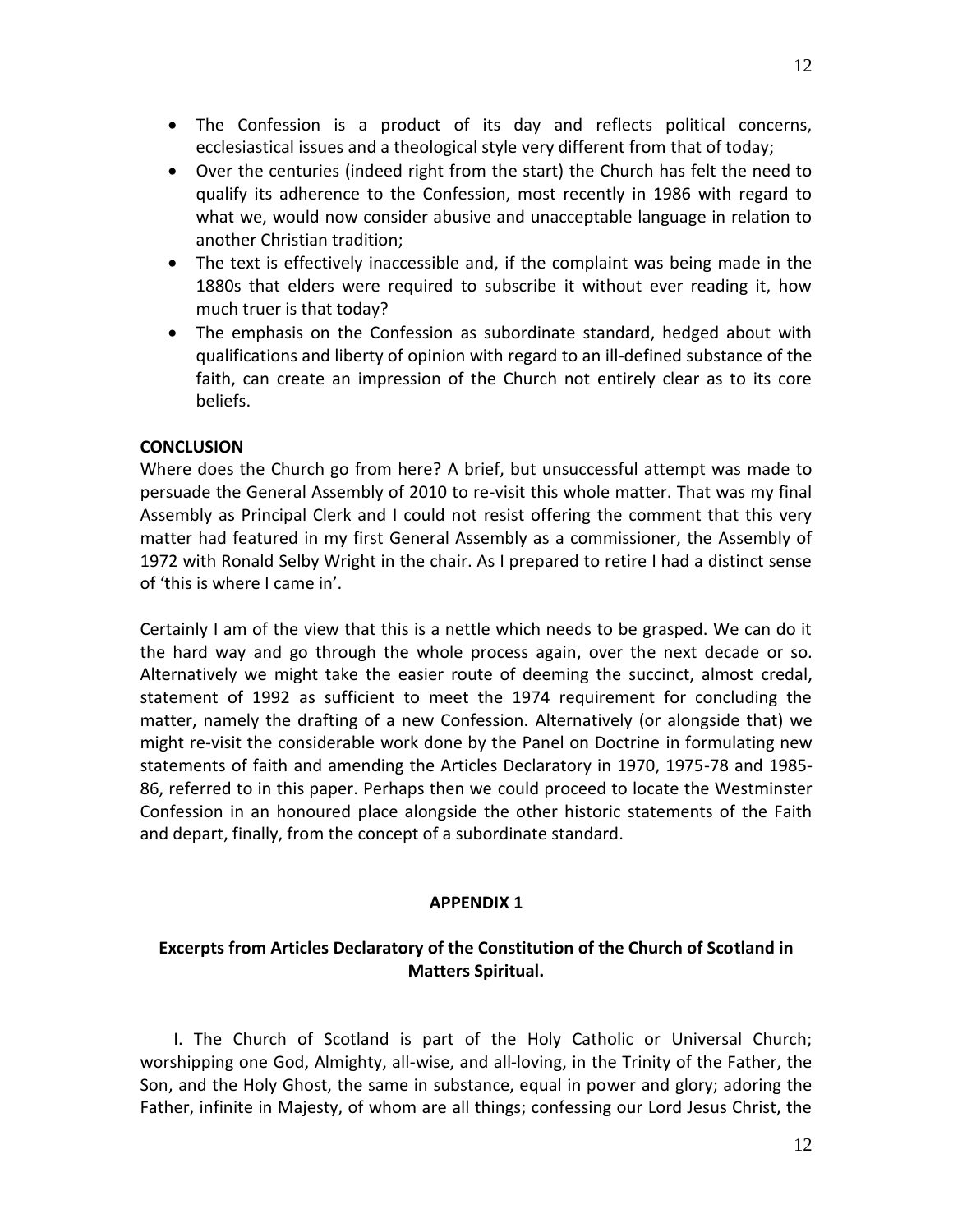Eternal Son, made very man for our salvation; glorying in His Cross and Resurrection, and owning obedience to Him as the Head over all things to His Church; trusting in the promised renewal and guidance of the Holy Spirit; proclaiming the forgiveness of sins and acceptance with God through faith in Christ, and the gift of Eternal Life; and labouring for the advancement of the Kingdom of God throughout the world. The Church of Scotland adheres to the Scottish Reformation; receives the Word of God which is contained in the Scriptures of the Old and New Testaments as its supreme rule of faith and life; and avows the fundamental doctrines of the Catholic faith founded thereupon.

2. The principal subordinate standard of the Church of Scotland is the Westminster Confession of Faith approved by the General Assembly of 1647, containing the sum and substance of the Faith of the Reformed Church. Its government is Presbyterian, and is exercised through Kirk Sessions, Presbyteries, [Provincial Synods deleted by Act V, 1992], and General Assemblies. Its system and principles of worship, orders, and discipline are in accordance with "The Directory for the Public Worship of God," "The Form of Presbyterial Church Government " and "The Form of Process," as these have been or may hereafter be interpreted or modified by Acts of the General Assembly or by consuetude.

5. This Church has the inherent right, free from interference by civil authority, but under the safeguards for deliberate action and legislation provided by the Church itself, to frame or adopt its subordinate standards, to declare the sense in which it understands its Confession of Faith, to modify the forms of expression therein, or to formulate other doctrinal statements, and to define the relation thereto of its office-bearers and members, but always in agreement with the Word of God and the fundamental doctrines of the Christian Faith contained in the said Confession, of which agreement the Church shall be sole judge, and with due regard to liberty of opinion in points which do not enter into the substance of the Faith.

### **PREAMBLE, QUESTIONS, AND FORMULA**

#### *Preamble*

In the name of the Lord Jesus Christ, the King and Head of the Church, Who, being ascended on high, has given gifts to God's people for the edifying of the body of Christ, we are met here as a Presbytery to ordain A. B. to the office of the Holy Ministry by prayer and the laying on of hands by the Presbyters to whom it belongs, and to induct him/her into the pastoral charge of . . . . .

In this act of ordination the Church of Scotland, as part of the Holy Catholic or Universal Church worshipping One God — Father, Son, and Holy Spirit — affirms anew its belief in the Gospel of the sovereign grace and love of God, wherein through Jesus Christ, His only Son, our Lord, Incarnate, Crucified, and Risen, He freely offers to all people, upon repentance and faith, the forgiveness of sins, renewal by the Holy Spirit,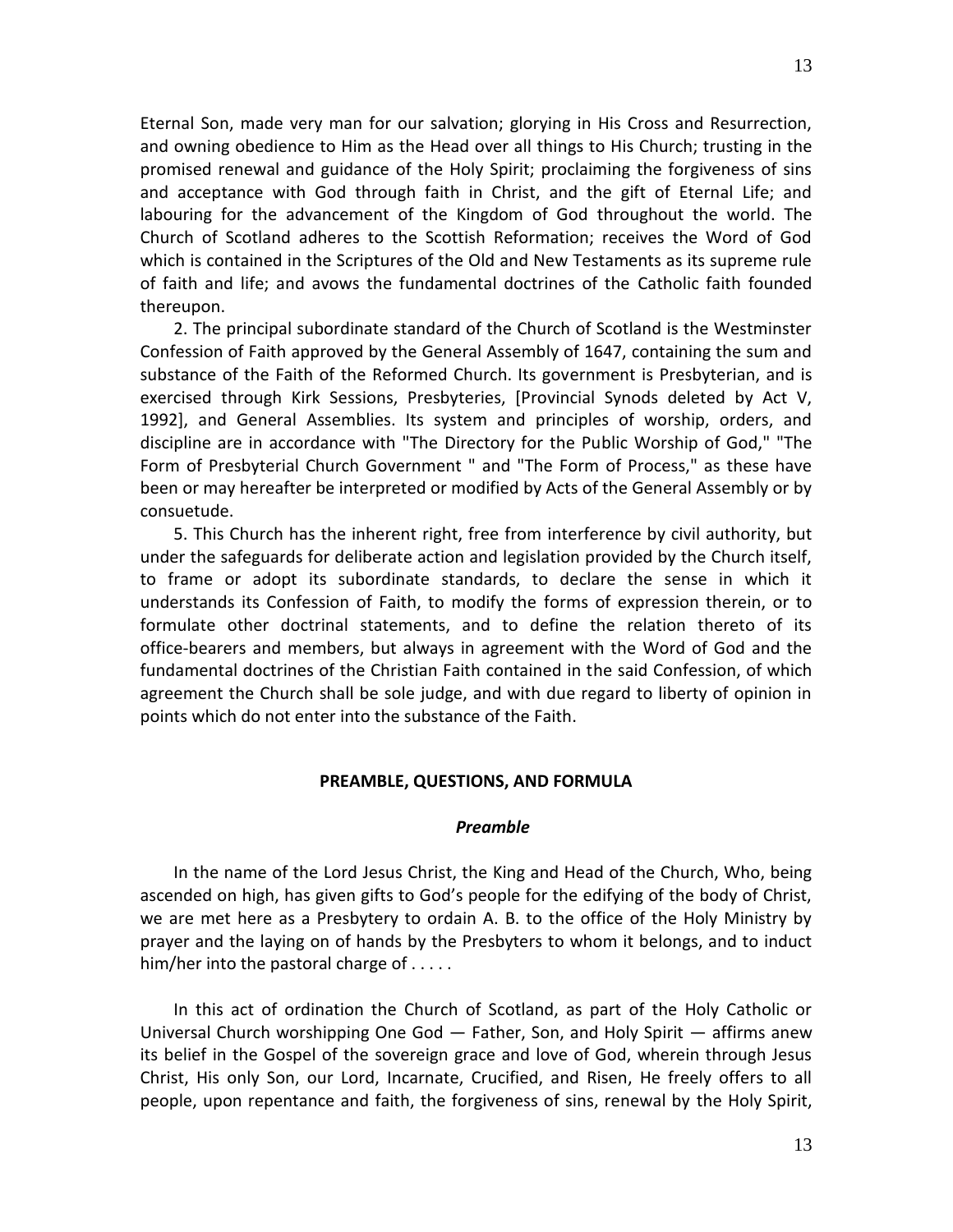and eternal life, and calls them to labour in the fellowship of faith for the advancement of the Kingdom of God throughout the world.

The Church of Scotland acknowledges the Word of God which is contained in the Scriptures of the Old and New Testaments to be the supreme rule of faith and life.

The Church of Scotland holds as its subordinate standard the Westminster Confession of Faith, recognising liberty of opinion on such points of doctrine as do not enter into the substance of the Faith, and claiming the right, in dependence on the promised guidance of the Holy Spirit, to formulate, interpret, or modify its subordinate standards: always in agreement with the Word of God and the fundamental doctrines of the Christian Faith contained in the said Confession — of which agreement the Church itself shall be sole judge.

### *Questions to be put to Minister about to be ordained/inducted.*

1. Do you believe in one God — Father, Son, and Holy Spirit; and do you confess anew the Lord Jesus Christ as your Saviour and Lord?

2. Do you believe the Word of God, which is contained in the Scriptures of the Old and New Testaments, to be the supreme rule of faith and life?

3. Do you believe the fundamental doctrines of the Christian faith contained in the Confession of Faith of this Church?

4. Do you acknowledge the Presbyterian Government of this Church to be agreeable to the Word of God; and do you promise to be subject in the Lord to this Presbytery and to the superior Courts of the Church, and to take your due part in the administration of its affairs?

5. Do you promise to seek the unity and peace of this Church; to uphold the doctrine, worship, government, and discipline thereof; and to cherish a spirit of love towards all your brothers and sisters in Christ?

6. Are not zeal for the glory of God, love to the Lord Jesus Christ, and a desire for the salvation of all people, so far as you know your own heart, your great motives and chief inducements to enter into the office of the Holy Ministry?

7. Do you engage in the strength of the Lord Jesus Christ to live a godly and circumspect life; and faithfully, diligently, and cheerfully to discharge the duties of your ministry, seeking in all things the advancement of the Kingdom of God?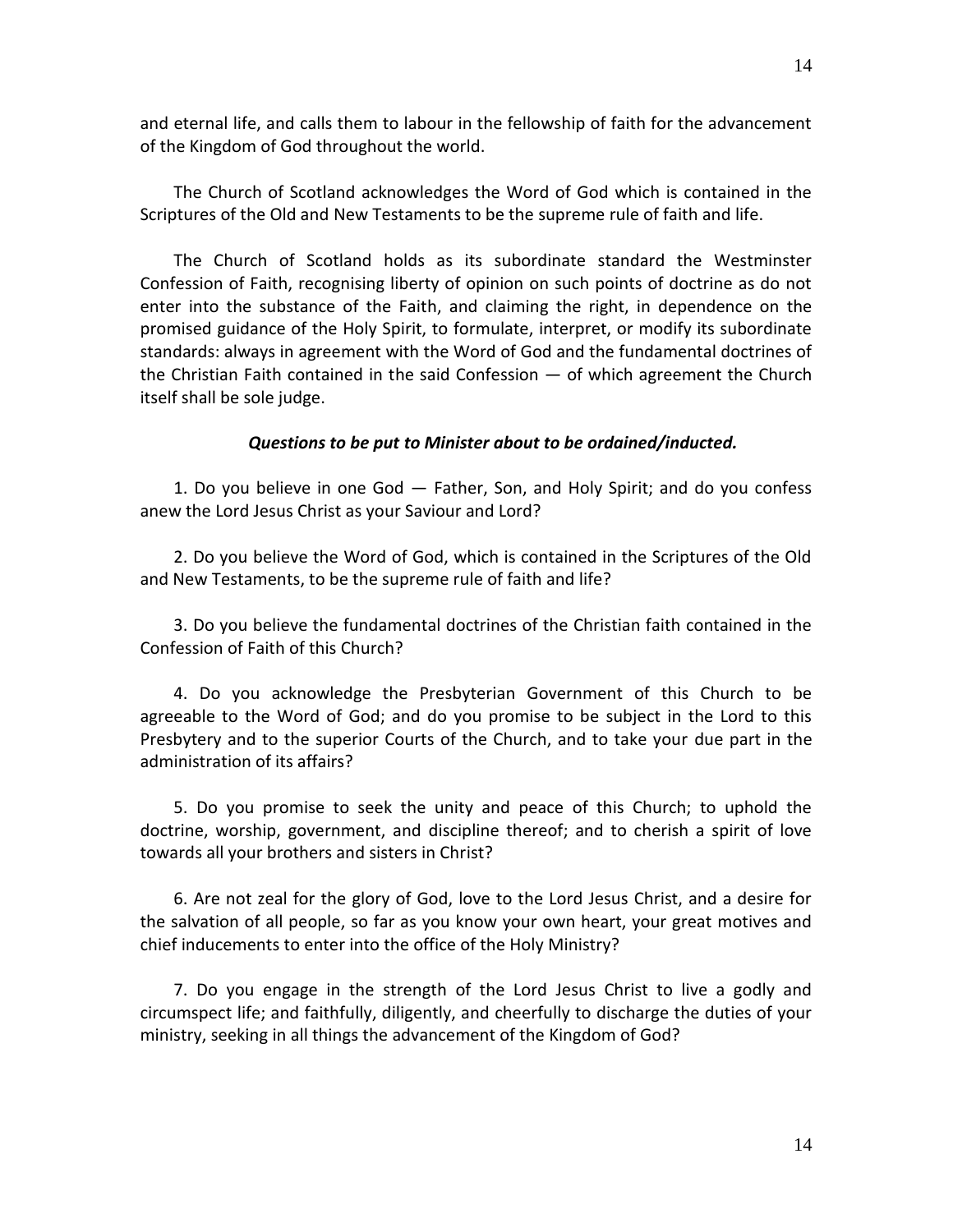8. Do you accept and close with the call to be Pastor of this charge, and promise through grace to study to approve yourself a faithful Minister of the Gospel among this people?

#### *Question to the congregation at an Induction*

Do you, the members and adherents of this Congregation, in receiving A. B., whom you have called to be your Minister, promise her/him all due honour and support in the Lord; and in view of the pastoral and missionary obligations of this congregation, do you each now agree to share with your Minister the responsibility for Christian witness and Christian service; and will you give of your means, as the Lord shall prosper you, for the maintenance of the Christian Ministry and the furtherance of the Gospel?

#### *Question to Elders on Ordination and Admission*

Do you believe the fundamental doctrines of the Christian faith; do you promise to seek the unity and peace of this Church; to uphold its doctrine, worship, government and discipline; and to take your due part in the administration of its affairs?

### *The Formula which is signed by Ministers, Elders, Deacons and Readers*

I believe the fundamental doctrines of the Christian faith contained in the Confession of Faith of this Church.

I acknowledge the Presbyterian government of this Church to be agreeable to the Word of God, and promise that I will submit thereto and concur therewith.

I promise to observe the order of worship and the administration of all public ordinances as the same are or may be allowed in this Church.

### **APPENDIX 2**

## **PROPOSED 1974 AMENDMENT OF ARTICLES DECLARATORY (New text underlined)**

2. The Church of Scotland acknowledges the Apostles' Creed and Nicene Creed as Declarations of the faith of the Universal Church. It is guided by the Scots Confession and the Westminster Confession as historic statements of the faith of the Reformed Church. Its government is Presbyterian, and is exercised through Kirk Sessions, Presbyteries, [Provincial Synods deleted by Act V, 1992], and General Assemblies. Its system and principles of worship, orders, and discipline are in accordance with "The Directory for the Public Worship of God," "The Form of Presbyterial Church Government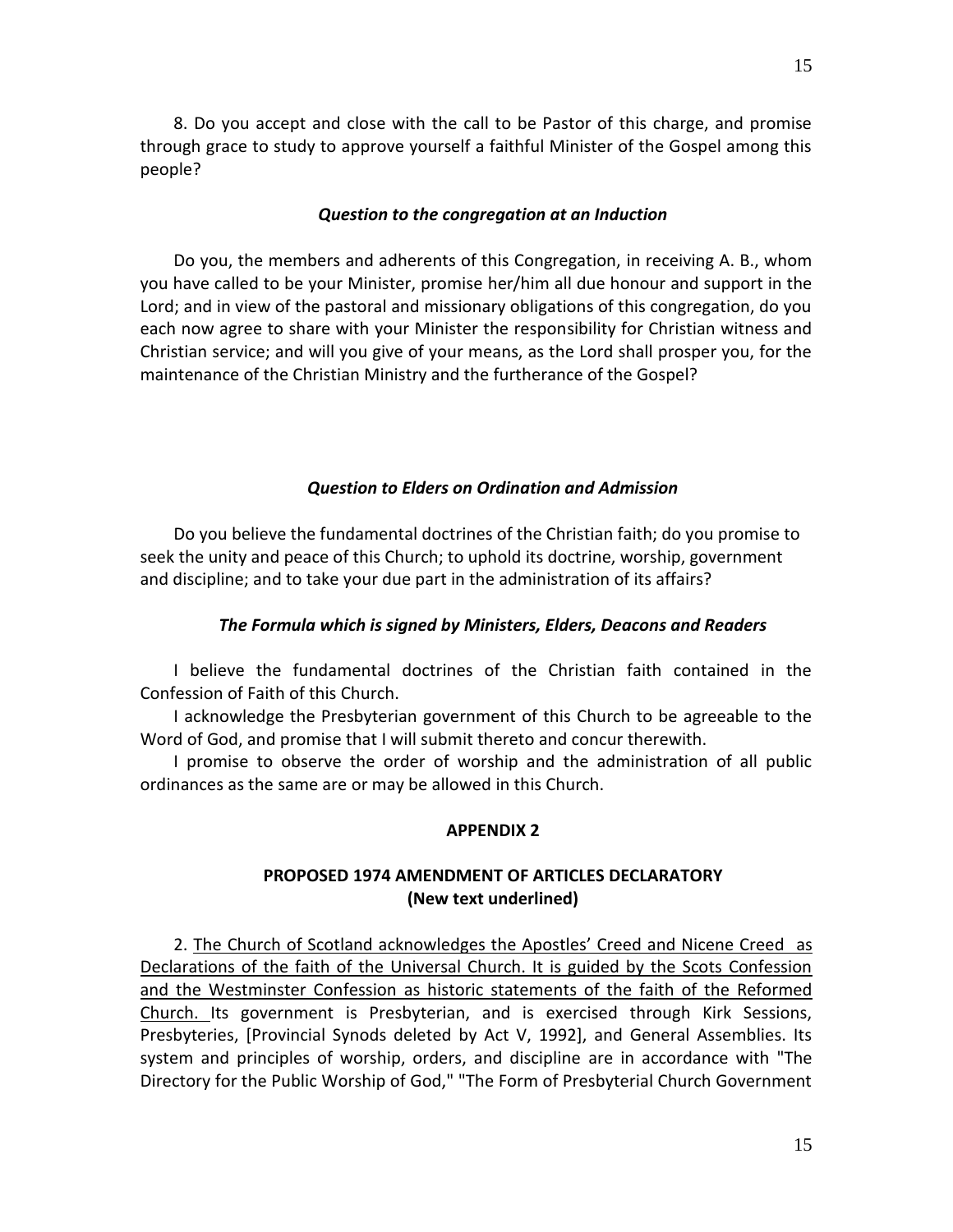" and "The Form of Process," as these have been or may hereafter be interpreted or modified by Acts of the General Assembly or by consuetude.

5. This Church has the inherent right, free from interference by civil authority, but under the safeguards for deliberate action and legislation provided by the Church itself, to frame or adopt its confessions of faith, to declare the sense in which it understands them, to modify or add to the forms of expression therein, or to formulate other doctrinal statements, and to define the relation thereto of its office-bearers and members, but always in agreement with the Word of God and the fundamental doctrines of the Christian Faith contained in the said Confession, of which agreement the Church shall be sole judge, and with due regard to liberty of opinion in points which do not enter into the substance of the Faith.

# **PROPSED 1974 AMENDMENT OF THE PREAMBLE (New text underlined)**

In the name of the Lord Jesus Christ, the King and Head of the Church, Who, being ascended on high, has given gifts to God's people for the edifying of the body of Christ, we are met here as a Presbytery to ordain A. B. to the office of the Holy Ministry by prayer and the laying on of hands by the Presbyters to whom it belongs, and to induct him/her into the pastoral charge of . . . . .

The Church of Scotland is part of the Holy Catholic or Universal Church worshipping One God — Father, Son, and Holy Spirit. It stands in the tradition of the Reformation and receives the Scriptures of the Old and New Testaments as the authoritative witness to the revelation of God fulfilled in Jesus Christ, who is Himself the Word of God and the sovereign Lord of faith and life.

The Church of Scotland acknowledges the Apostles' Creed and Nicene Creed as declarations of faith of the Universal Church. It is guided by the Scots Confession and the Westminster Confession as historic statements of the faith of the Reformed Church. The Church of Scotland, aware that no confessional statement can be final, affirms its freedom and responsibility, in dependence on the Holy Spirit, in the light of Holy Scripture and within the fellowship of the whole Church of God, to formulate such confessions as may from time to time be required, recognising liberty of opinion in points of doctrine which do not enter into the substance of the faith.

In this act of ordination the Church of Scotland affirms these fundamental doctrine to be of the substance of the faith which we confess when we say: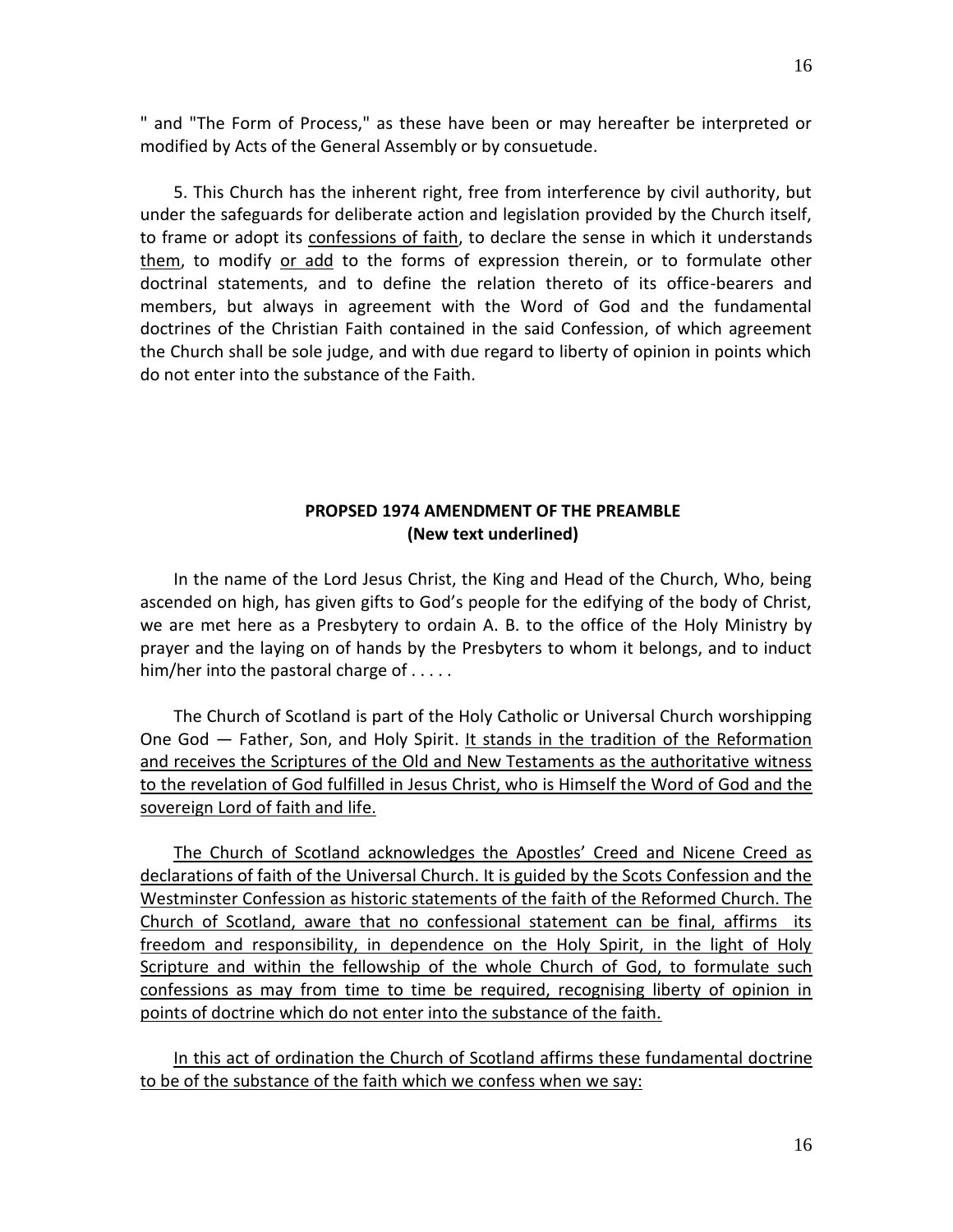We believe in one God – Father Son and Holy Spirit – Maker of all things visible and invisible

We believe in the Gospel of the sovereign grace and love of God, wherein through Jesus Christ, His only Son, our Lord, incarnate, crucified, dead and buried, risen and glorified, we are reconciled to God, and to one another, and summoned to receive, in repentance and faith, the forgiveness of sins, renewal by the Holy Spirit and eternal life.

We believe that Jesus Christ, as Prophet, Priest and King, calls us to share with Him by work and prayer in His continuing ministry in the world, whereby through the Holy Spirit, he builds up His Church by Word and Sacraments, ministers to the needs of men *(sic)* and calls them into His eternal kingdom.

We believe in the consummation of the Kingdom of God, when Jesus Christ, the Lord of history, will judge all men *(sic)* in righteousness and love, and bring to fulfilment God's eternal purpose for all creation.

1. Do you believe in one God — Father, Son, and Holy Spirit; and do you confess anew the Lord Jesus Christ as your Saviour and Lord?

2. Do you believe the Word of God, given and heard in the Scriptures of the Old and New Testaments, to be the supreme rule of faith and life?

3. Do you believe the fundamental doctrines of the Christian faith as affirmed by this Church?

# *Other questions as at present for ministers and elders, respectively*

# **PROPOSED FORMULA**

I believe the fundamental doctrines of the Christian Faith affirmed in the Preamble….(and so on as at present)

# **APPENDIX 3**

# **A STATEMENT OF CHRISTIAN FAITH, AUTHORISED FOR USE IN WORSHIP AND TEACHING, BY THE GENERAL ASSEMBLY OF 1992**

We believe in one God: Father, Son and Holy Spirit. God is love.

We praised God the Father: